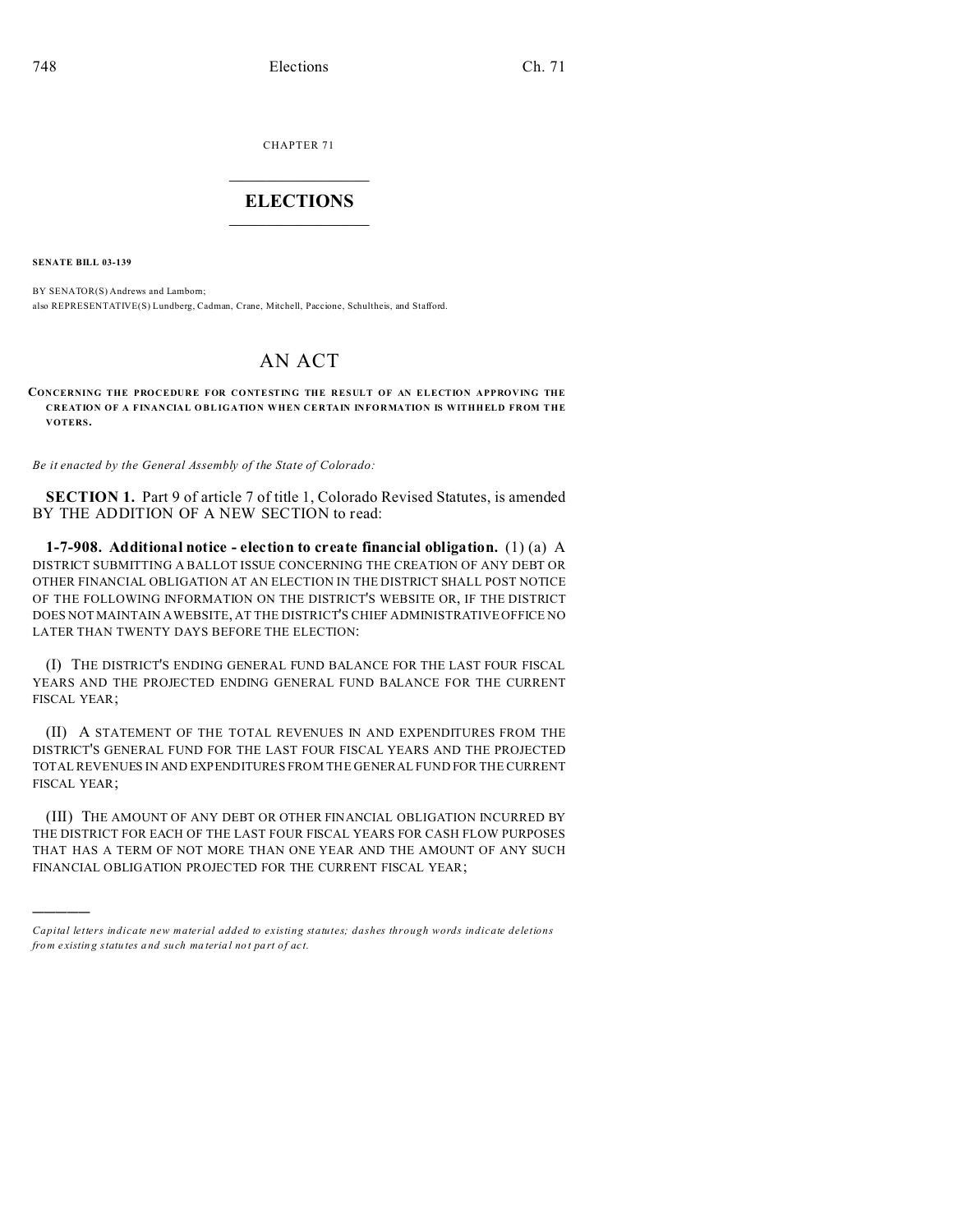## Ch. 71 Elections 749

(IV) A STATEMENT AS TO WHETHER THE DISTRICT'S EMERGENCY RESERVE REQUIRED BY SECTION  $20(5)$  OF ARTICLE X OF THE STATE CONSTITUTION HAS BEEN FULLY FUNDED BY CASH OR INVESTMENTS FOR THE CURRENT FISCAL YEAR AND EACH OF THE LAST FOUR FISCAL YEARS AND AN IDENTIFICATION OF THE FUNDS OR ACCOUNTS IN WHICH THE RESERVE IS CURRENTLY HELD. IF THE RESERVE HAS NOT BEEN FULLY FUNDED, THE NOTICE SHALL INCLUDE A STATEMENT OF THE REASONS THE RESERVE HAS NOT BEEN FULLY FUNDED.

(V) THE LOCATION OR LOCATIONS AT WHICH ANY PERSON MAY REVIEW THE DISTRICT'S AUDITED FINANCIAL STATEMENTS FOR THE LAST FOUR FISCAL YEARS, ANY MANAGEMENT LETTERS THAT HAVE BEEN MADE PUBLIC AND HAVE BEEN PROVIDED TO THE DISTRICT BY ITS AUDITORS IN CONNECTION WITH THE PREPARATION OF ITS AUDITS FOR THE LAST FOUR FISCAL YEARS, AND THE DISTRICT'S BUDGET FOR THE CURRENT FISCAL YEAR.

(b) IF THE DEBT OR OTHER FINANCIAL OBLIGATION FOR WHICH THE DISTRICT IS SEEKING VOTER APPROVAL IS TO BE PAID FROM A REVENUE SOURCE THAT IS ACCOUNTED FOR IN A FUND OTHER THAN THE DISTRICT'S GENERAL FUND, THE INFORMATION REQUIRED BY SUBPARAGRAPHS (I) AND (II) OF PARAGRAPH (a) OF THIS SUBSECTION (1) SHALL ALSO BE MADE AVAILABLE FOR SUCH OTHER FUND.

(c) THE INFORMATION REQUIRED BY SUBPARAGRAPHS (I), (II), (III), AND (IV) OF PARAGRAPH (a) OF THIS SUBSECTION (1) SHALL BE BASED UPON AUDITED FIGURES. IF NO AUDITED FIGURES ARE AVAILABLE, THE INFORMATION SHALL BE BASED UPON ESTIMATED FIGURES.

(2) THE NOTICE REQUIRED BY THIS SECTION SHALL BE IN ADDITION TO AND SHALL NOT SUBSTITUTE, REPLACE, OR BE COMBINED WITH ANY OTHER NOTICE REQUIRED BY LAW.

(3) FOR PURPOSES OF THIS SECTION, "DISTRICT" SHALL HAVE THE SAME MEANING AS SET FORTH IN SECTION 20 (2) (b) OF ARTICLE X OF THE STATE CONSTITUTION.

**SECTION 2.** 1-11-201, Colorado Revised Statutes, is amended BY THE ADDITION OF A NEW SUBSECTION to read:

**1-11-201. Causes of contest.** (4) IN ADDITION TO THE GROUNDS SET FORTH IN SUBSECTION (3) OF THIS SECTION, THE RESULT OF ANY ELECTION TO DETERMINE A BALLOT ISSUE THAT INCLUDES APPROVAL OF THE CREATION OF ANY DEBT OR OTHER FINANCIAL OBLIGATION MAY BE CONTESTED IF THE NOTICE REQUIRED BY SECTION 1-7-908 IS NOT PROVIDED IN ACCORDANCE WITH THAT SECTION OR CONTAINS ANY MATERIAL MISSTATEMENT OF THE INFORMATION REQUIRED TO BE SET FORTH IN THE NOTICE.

**SECTION 3.** Part 2 of article 11 of title 1, Colorado Revised Statutes, is amended BY THE ADDITION OF THE FOLLOWING NEW SECTIONS to read:

**1-11-212.5. Contests concerning bond elections.** EXCEPT AS OTHERWISE PROVIDED IN THIS PART 2, THE RESULT OF AN ELECTION ON A BALLOT ISSUE SEEKING APPROVAL TO CREATE ANY DEBT OR OTHER FINANCIAL OBLIGATION MAY BE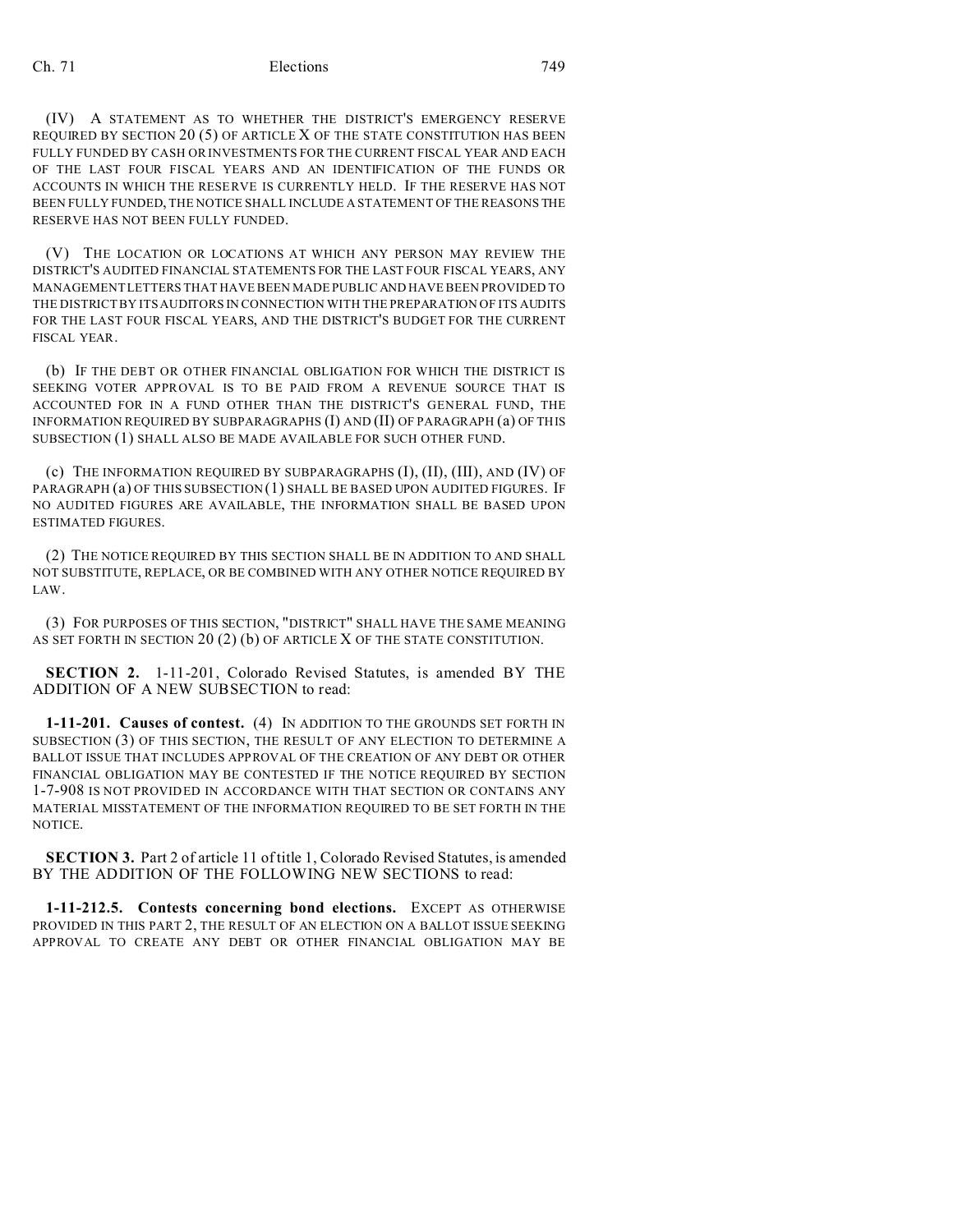CONTESTED BASED ON THE GROUNDS SET FORTH IN SECTION 1-11-201 (4) IN THE MANNER PROVIDED BY THIS PART 2 FOR CONTESTING THE RESULT OF ANY OTHER ELECTION.

**1-11-216.5. Judgment in election contests - creation of financial obligation.** THE DISTRICT COURT SHALL PRONOUNCE JUDGMENT ON WHETHER THE APPROVAL OF A BALLOT ISSUE TO CREATE ANY DEBT OR OTHER FINANCIAL OBLIGATION SHOULD BE SET ASIDE BASED ON THE GROUNDS SET FORTH IN SECTION 1-11-201 (4).

**SECTION 4.** 1-11-217 (2), Colorado Revised Statutes, is amended to read:

**1-11-217. Costs of election contest.** (2) A judgment against the contestor pursuant to the provisions of sections 1-11-211 and 1-11-212, concerning the determination of a ballot issue, OR PURSUANT TO SECTION 1-11-212.5, CONCERNING THE DETERMINATION OF A BALLOT ISSUE THAT INCLUDES APPROVAL OF THE CREATION OF ANY DEBT OR OTHER FINANCIAL OBLIGATION, shall provide that the contestor is liable for all fees incurred in the contested election by all contestees, including reasonable costs and attorneys fees, but a judgment for costs and fees shall be awarded in favor of the state or a political subdivision only if the suit is ruled frivolous, as provided in article 17 of title 13, C.R.S.

**SECTION 5.** 1-11-218, Colorado Revised Statutes, is amended to read:

**1-11-218. Violations by the governing body.** (1) If the results of any county or nonpartisan election are disallowed as the result of a proceeding held pursuant to sections 1-11-211 and 1-11-212, the elector who instituted the proceedings may commence a civil action to recover costs and reasonable attorney fees from the governing body.

(2) IF THE RESULT OF ANY ELECTION APPROVING THE CREATION OF ANY DEBT OR OTHER FINANCIAL OBLIGATION IS SET ASIDE AS THE RESULT OF A PROCEEDING HELD PURSUANT TO THIS PART 2, THE ELECTOR WHO INSTITUTED THE PROCEEDING MAY COMMENCE A CIVIL ACTION TO RECOVER COSTS AND REASONABLE ATTORNEY FEES FROM THE GOVERNING BODY.

**SECTION 6.** 31-10-501.5, Colorado Revised Statutes, is amended to read:

**31-10-501.5. Ballot issue notice.** (1) Any ballot issue notice, as defined in section 1-1-104 (2.5), C.R.S., relating to a municipal ballot issue, as defined in section 1-1-104 (2.3), C.R.S., shall be prepared and distributed in a manner consistent with part 9 of article 7 of title 1, C.R.S.

(2) IN ADDITION TO THE REQUIREMENTS SET FORTH IN SUBSECTION (1) OF THIS SECTION, A MUNICIPALITY SUBMITTING A BALLOT ISSUE CONCERNING THE CREATION OF ANY DEBT OR OTHER FINANCIAL OBLIGATION AT AN ELECTION IN THE MUNICIPALITY SHALL POST NOTICE IN ACCORDANCE WITH THE REQUIREMENTS OF SECTION 1-7-908, C.R.S.

**SECTION 7.** 31-10-1308, Colorado Revised Statutes, is amended BY THE ADDITION OF A NEW SUBSECTION to read: